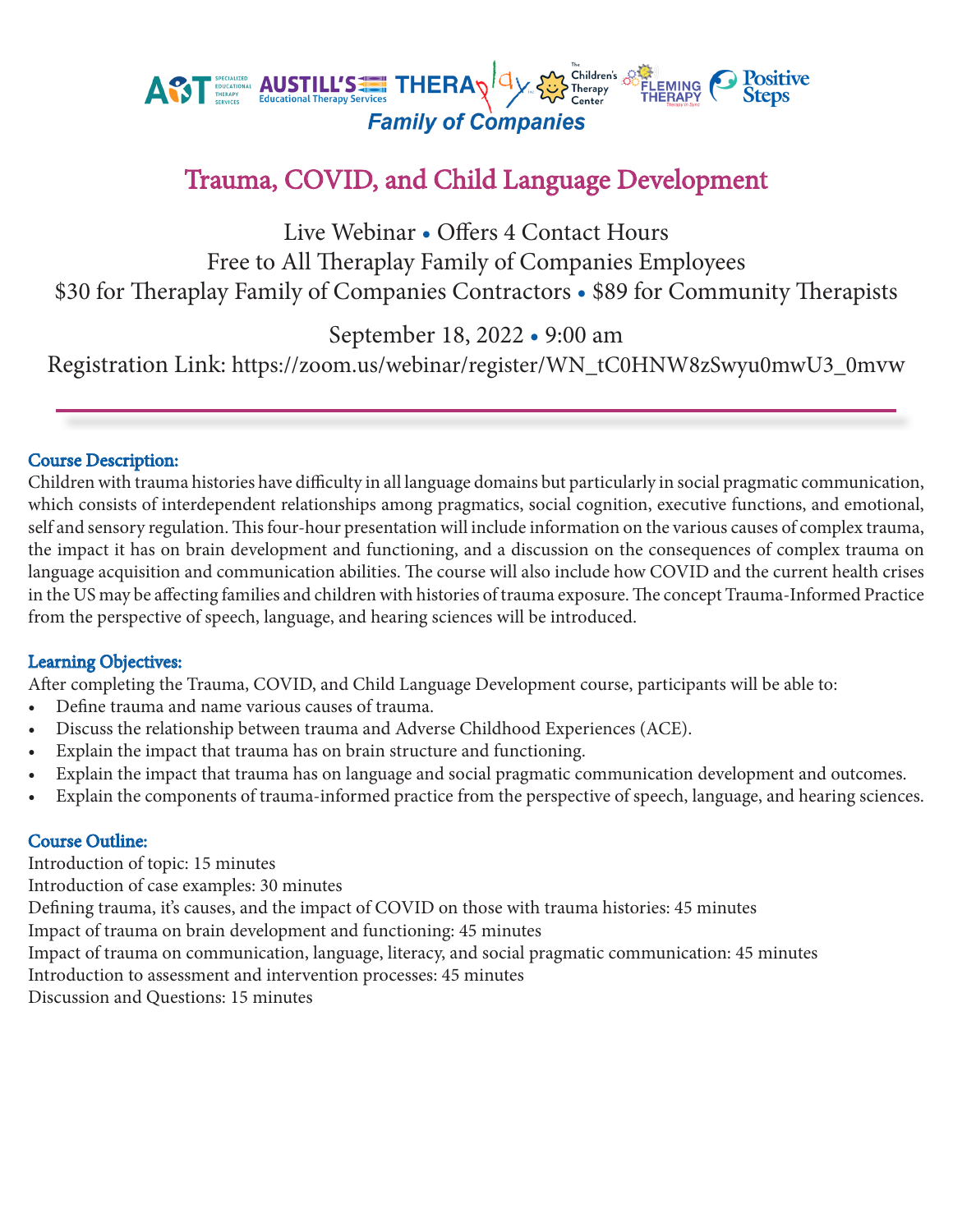#### Presenter:



Yvette D. Hyter Ph.D., CCC-SLP, ASHA Fellow, Professor Emerita

Yvette D. Hyter, Ph.D., is Professor Emeritus of Speech, Language, and Hearing Sciences at Western Michigan University in Kalamazoo, USA and a Fellow of the American Speech Language and Hearing Association. Dr. Hyter's clinical research focuses on social pragmatic communication in children who speak African American English and children with histories of maltreatment. She is a founding member of the Children's Trauma Assessment Center of Southwest Michigan (https:// wmich.edu/traumacenter) and has developed a social pragmatic communication assessment battery for young children. Currently, Dr. Hyter serves as co-director of the Resiliency Center for Families and Children (https://wmich.edu/ resiliencycenter). Dr. Hyter has expertise in culturally responsive and globally sustainable practices. As Co-Director of a nonprofit, Cultural Connections: Transnational Research and Education Laboratory, she co-taught study-abroad courses for students and community members in West Africa and in the U.S. Midwest about the causes and consequences of globalization on systems, policies, and practices. She has published articles underscoring the need for different conceptual frameworks guiding practice in culturally responsive and globally sustainable ways, a co-authored textbook on culturally responsive practices through Plural Publishing, articles on the impact of childhood trauma on language and communication and served in national and international leadership positions regarding global practice, diversity, inclusion, and equity. Dr. Hyter is also the owner of Language and Literacy Practices, Inc. (https://www.languageliteracypractices.com) where she provides culturally and linguistically responsive, and trauma informed assessments, interventions, and educational consultations, and a founding member of the Speech, Language, Hearing Scientists Equity Action Collective, whose members are working to transform speech, language and hearing sciences by infusing equity, intersectionality, and social justice into education, research, clinical practice, and policies using critical science approaches.

### Presenter Disclosure Statements:

### Relevant Financial Relationships:

Yvette D. Hyter, Ph.D has been paid for this presentation. Dr. Hyter will reference her place of employment and actual case studies, with names and parts of histories changed to protect children and their families while adhering to HIPAA regulations in the presentation. Dr. Hyter will reference her book: Culturally Responsive Practices in Speech, Language and Hearing Science, 2nd edition and research that she and others have published in Speech, Language and Hearing Science literature or literature outside of the discipline.

### Relevant Non-Financial Relationships:

Dr. Hyter has published research about trauma and its impact on speech, language, and communication, and will cite some of this research. Dr. Hyter has a bias and her my presentations include a critical science perspective.

### Privacy Policy:

Any and all personal information regarding each attendee will not be disclosed. Summaries of continuing education information will be sent to the individual, upon their written request.

### ADA:

If you require ADA accommodations please contact Sandra L. Wilde-Sutton OTR/L, Senior Educational Coordinator, ssutton@theraplayinc.com, at least two weeks prior to the workshop date so arrangements can be made.